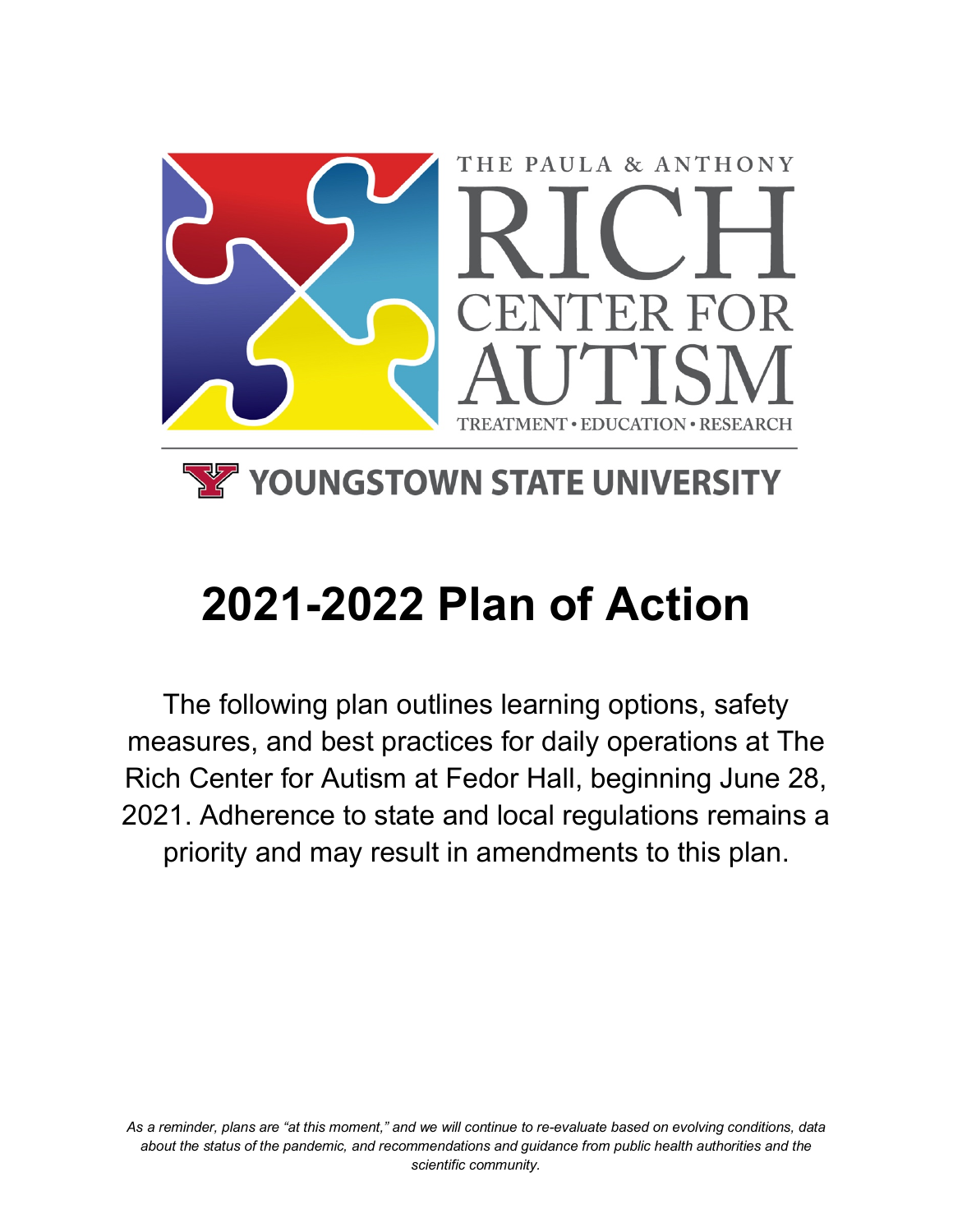Rich Center Families, Teachers, and Staff,

Since mid-March of 2020, we were faced with unprecedented times as a world, nation, and school community. Flexibility, patience, and new learning have been and continue to remain themes throughout this time period. Families, please continue to trust us in making your child(ren)'s school experience a safe and meaningful one. In addition, we are asking for your continued partnership in carrying this out. Following state, local, and Youngstown State University guidelines, the following is our Plan of Action for the 2021- 2022 school year. As a school community, we thank you for your continued understanding and trust.

Thank you,

Dr. Gregory Boerio, Executive Director The Rich Center for Autism at Youngstown State University gvboerio@ysu.edu 330.941.1927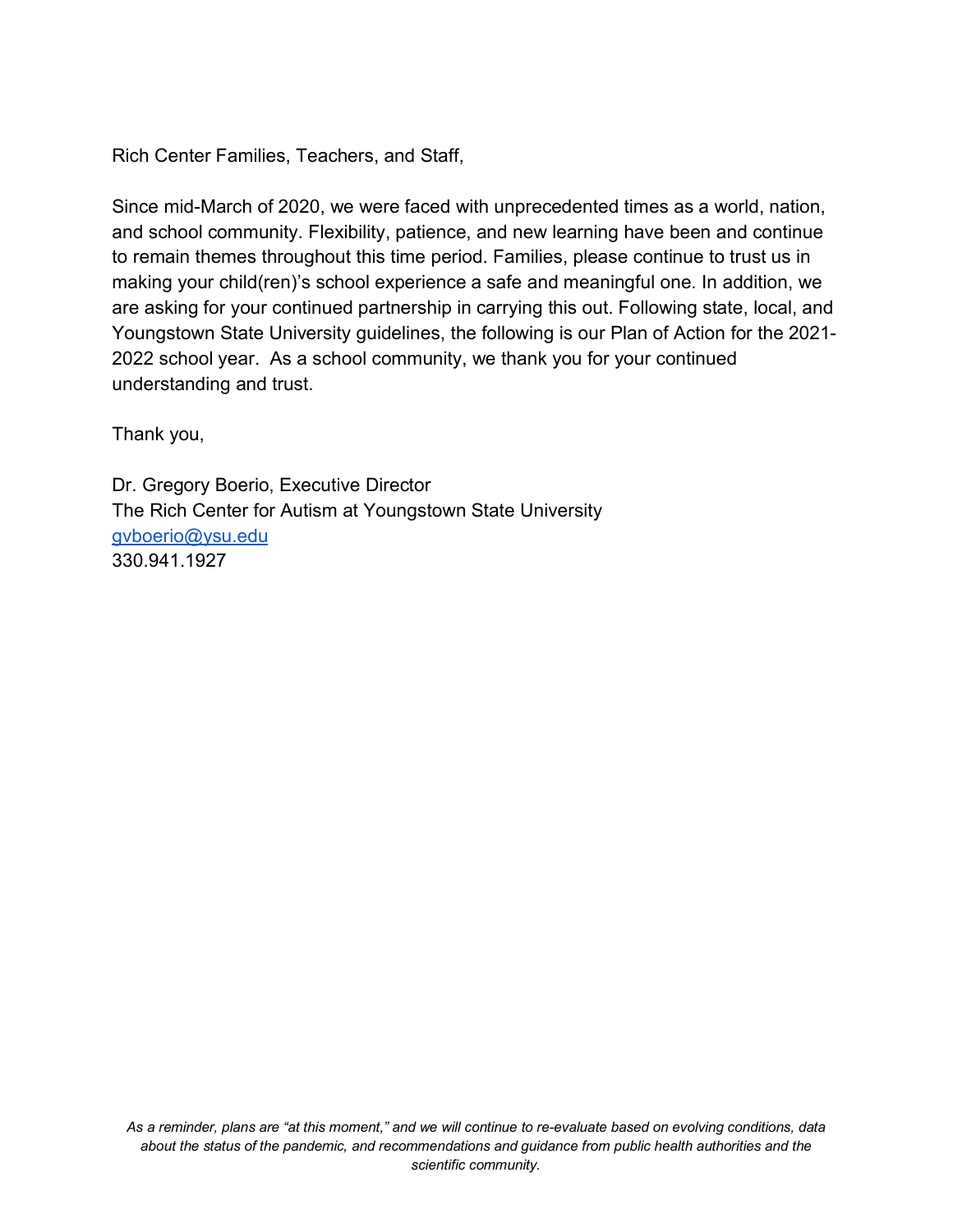### **Health and Safety Guidelines for 2021-2022 Academic Year**

#### **Health Monitoring**

- If a staff member or student has been diagnosed with COVID-19, they should contact The Rich Center (330) 941-1927 or Nurse Ashley Smith (330) 941-2315 as soon as possible. Employees should complete the COVID Reporting Form found on YSU's website so contact tracing procedures can commence.
- If a student becomes sick, the student will be removed from the classroom setting and relocated to the nurse's office. Parents/caregivers will be contacted when a student meets the ODJFS criteria to be sent home.
- Along with YSU EOHS office and the local Department of Health, all guidelines for notification and contact tracing will be adhered to on a case by case basis. Information/guidance from YSU EOHS will be utilized regarding decisions for student/staff attendance and/or possible classroom/school closures.
- The school nurse will monitor updates regarding preventative practices and good hygiene as they are recommended by federal, state, local, and university health officials.

#### **Vaccinated Individuals (YSU Guidelines)**

- Individuals who have been fully vaccinated<sup>\*</sup> are no longer required to wear a face covering while on campus and resume activities without staying 6 feet apart.
- If you travel in the United States, you do not need to get tested before or after travel or self-quarantine after travel.
- If you've been around someone who has COVID-19, you do not need to stay away from others or get tested unless you have symptoms.

#### **Unvaccinated Individuals (YSU Guidelines)**

- Wear a face covering and maintain social distancing while on campus.
- Stay 6 feet apart from others who don't live with you.
- Get a COVID-19 vaccine when it is available to you.
- Avoid crowds and poorly ventilated indoor spaces.

#### **Drop-Off Procedures (Monday – Friday, 8:30 – 8:50 AM)**

- Parents/caregivers, please stay in your car until a staff member approaches to take your child(ren)'s temperature while inside the vehicle.
- Student temperatures will be taken before exiting their cars. Any individual with a temperature of 100.4 degrees Fahrenheit or greater and/or cough, chest pressure, and shortness of breath may not enter the facility and will be sent home.

#### **Pick-Up Procedures (Monday – Friday, 2:30 – 2:50 PM)**

- Parents/caregivers, please stay in your car until a staff member escorts your child(ren) to the appropriate vehicle.
- Per The Rich Center for Autism Parent Handbook late pick up is highly discouraged as this interferes with meetings, planning for staff, and completing cleaning protocols

*As a reminder, plans are "at this moment," and we will continue to re-evaluate based on evolving conditions, data about the status of the pandemic, and recommendations and guidance from public health authorities and the scientific community.*